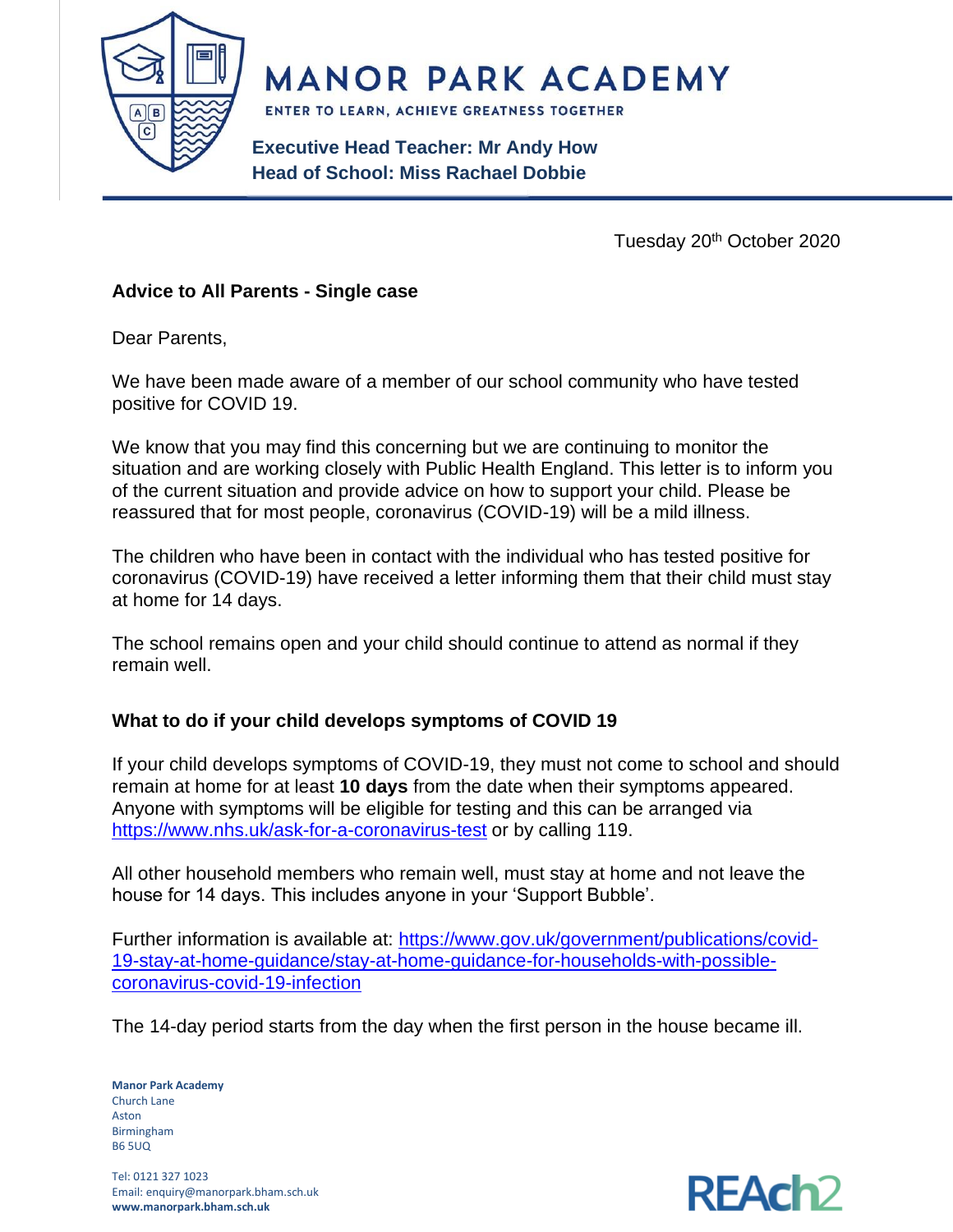

**MANOR PARK ACADEMY** 

ENTER TO LEARN, ACHIEVE GREATNESS TOGETHER

# **Executive Head Teacher: Mr Andy How Head of School: Miss Rachael Dobbie**

Household members should not go to work, school or public areas and exercise should be taken within the home.

If you require help with buying groceries, other shopping or picking up medication, or walking a dog, you should ask friends or family. Alternatively, you can order your shopping online and medication by phone or online.

Household members staying at home for 14 days will greatly reduce the overall amount of infection the household could pass on to others in the community

If you are able, move any vulnerable individuals (such as the elderly and those with underlying health conditions) out of your home, to stay with friends or family for the duration of the home isolation period.

## **Symptoms**

The most common symptoms of coronavirus (COVID-19) are recent onset of:

- a new continuous cough
- a high temperature
- a loss of, or change in, your normal sense of taste or smell (anosmia)

### **For most people, coronavirus (COVID-19) will be a mild illness.**

If your child does develop symptoms, you can seek advice from the nhs.uk website at [https://www.nhs.uk/conditions/coronavirus-covid-19/check-if-you-have-coronavirus](https://www.nhs.uk/conditions/coronavirus-covid-19/check-if-you-have-coronavirus-symptoms/)[symptoms/.](https://www.nhs.uk/conditions/coronavirus-covid-19/check-if-you-have-coronavirus-symptoms/) If you are concerned about your child's symptoms, or they are worsening you can seek advice from NHS 111 at<https://111.nhs.uk/> or by phoning 111.

### **How to stop COVID-19 spreading**

There are things you can do to help reduce the risk of you and anyone you live with getting ill with COVID-19

*Do*

- wash your hands with soap and water often do this for at least 20 seconds
- use hand sanitiser gel if soap and water are not available
- wash your hands as soon as you get home

**Manor Park Academy** Church Lane Aston Birmingham B6 5UQ

Tel: 0121 327 1023 Email: enquiry@manorpark.bham.sch.uk **www.manorpark.bham.sch.uk**